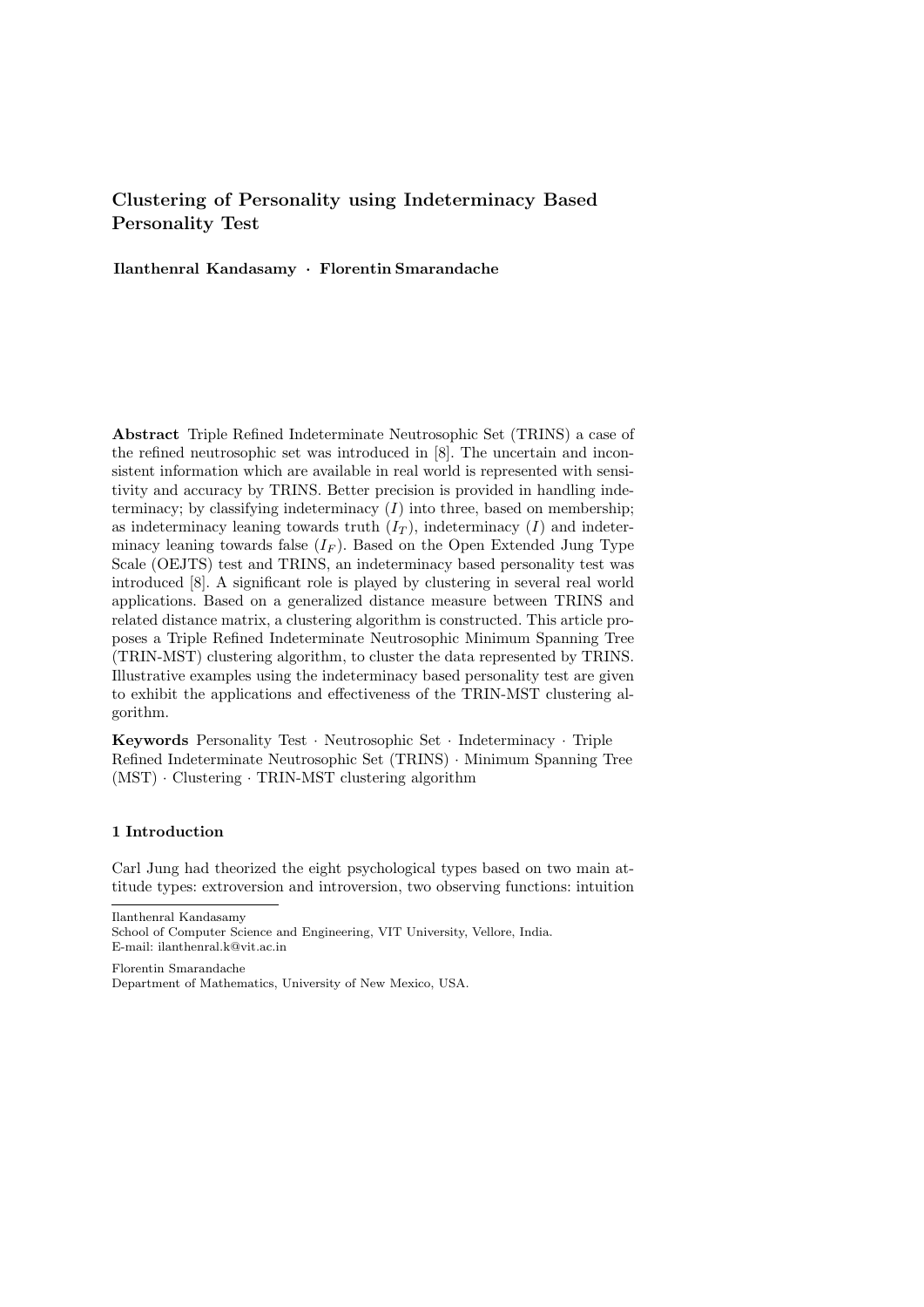and sensation and two judging functions: feeling and thinking in his collected work [5]. The Myers-Briggs Type Indicator (MBTI) [12], is based on the theory given by Carl Jung. The psychological variations are sorted into four contrary pairs, or "dichotomies", that provides 16 feasible psychological types. The MBTI is a reflective self-analytic questionnaire designed to find the psychological inclinations of people's world view and their decision making process. These personality tests are mostly objective in nature, where the test taker is forced to select a dominant choice. Quoting Carl Jung himself *"There is no such thing as a pure extrovert or a pure introvert. Such a man would be in the lunatic asylum."*, it is clear that there are degrees of variations, no person fits into a category 100%. Since it is not feasible for a person to put down his answer as single choice in reality, without ignoring the other degrees of variation; it necessitates a tool which can give more than one choice to represent their personality.

Clustering plays a vital role in several scientific and engineering fields in form of pattern recognition, data mining and machine learning. Clustering categorizes the items into groups (clusters), that is, it groups the similar ones into the same class, and groups the dissimilar ones into different classes. Clustering analysis has been a hard one traditionally, which allocates an item to a specific class. Since many items have no rigid restrictions, it cannot be directly ascertained which class they should belong to. Therefore, it is required to divide them softly.

Fuzzy set theory introduced by Zadeh [24] proposes a constructive analytic method for soft division of sets. Zadeh's fuzzy set theory [24] was extended to intuitionistic fuzzy set (A-IFS), in which every entity is assigned a nonmembership degree and a membership degree by Atanassov [2]. A-IFS was further generalized into the concept of interval valued intuitionistic fuzzy set (IVIFS) by Atanassov and Gargov [1].

To characterize inconsistent, imprecise, uncertain, and incomplete information which are existing in real world, the notion of neutrosophic set from philosophical angle was given by Smarandache [15]. The neutrosophic set articulates independently truth, indeterminacy and falsity memberships. It's functions  $T_A(x)$ ,  $I_A(x)$ , and  $F_A(x)$  are real standard or nonstandard subsets of  $]$ <sup>-</sup>0, 1<sup>+</sup>[, that is,  $T_A(x) : X \to ]-0,1^+[, I_A(x) : X \to ]-0,1^+[,$  and  $F_A(x) : X \to ]-0,1^+[,$ respectively with the condition  $\bar{0} \leq supT_A(x) + supI_A(x) + supF_A(x) \leq 3^+$ .

To overcome the difficulty of adapting neutrosophic set in this form in engineering and scientific fields, Wang et al [19] introduced a Single Valued Neutrosophic Set (SVNS), which is another form of a neutrosophic set. Fuzzy sets and intuitionistic fuzzy sets cannot deal with inconsistent and indeterminate information, which SVNS is capable of. Owing to the fuzziness, uncertainty and indeterminate nature of many practical problems in the real world, neutrosophy has found application in various fields including Social Network Analysis (Salama et al  $[13]$ ), Decision-making problems (Ye  $[20]$ ,  $[21]$ ,  $[23]$ ,  $[22]$ ), Image Processing (Cheng and Guo[3], Sengur and Guo[14], Zhang et al [26]), Social problems (Vasantha and Smarandache [17], [18]) etc. Liu et al, have applied neutrosophy to group decision problems and multiple attribute decision mak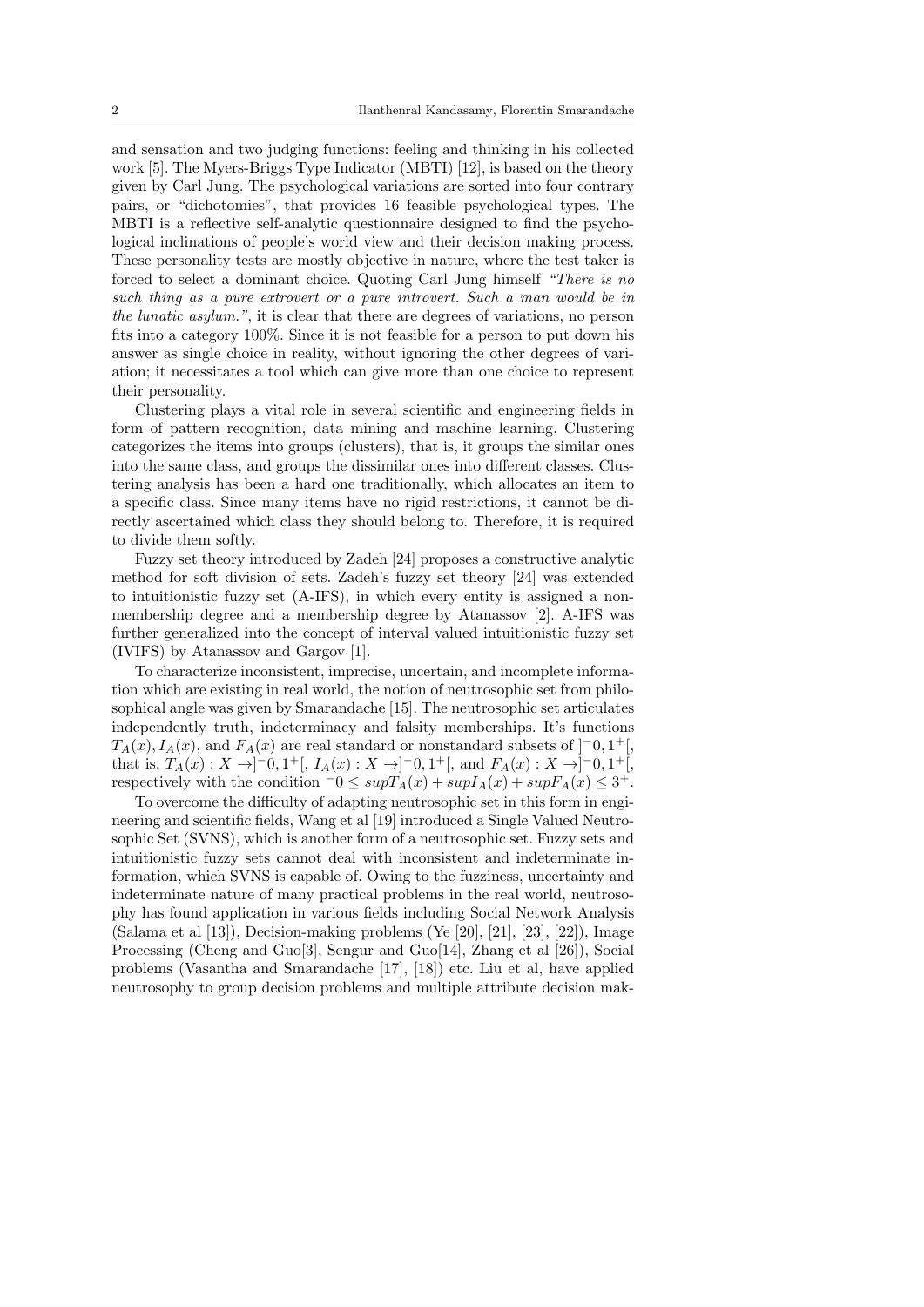ing problems ([9], [**?**], [10], [11]) etc. To provide more accuracy and precision to indeterminacy, the value of indeterminacy present in the neutrosophic set has been classified into two; based on membership; as indeterminacy leaning towards truth and as indeterminacy leaning towards false. This modified refined neutrosophic set was defined as Double Refined Indeterminacy Neutrosophic Set (DRINS) alias Double Valued Neutrosophic Set (DVNS) by Kandasamy [6] and Kandasamy and Smarandache [7].

To increase the accuracy, precision and to fit in the Likert's scale which is usually used in personality test; here the indeterminacy concept is divided into three, as indeterminacy leaning towards truth, indeterminacy and indeterminacy leaning towards false. This refined neutrosophic set is known as the Triple Refined Indeterminate Neutrosophic Sets (TRINS).

Consider an example from a personality test "You tend to sympathize with others". The person need not be forced to opt for a single choice; cause it is natural that the behaviour is dependent on several external and internal factors, varying from the person's mood to surrounding. A person might not always react in a particular way, in a particular scenario. When a person takes a objective personality test, he opts with a dominant choice, whereas in reality there are degrees of variations possible. Consider, for example in a person taking an personality test, there is a degree to which the person will strongly agree to the statement (say  $0.7$ ), will just agree  $(0.1)$ , neither agree or disagree  $(0.05)$ , will disagree  $(0.1)$  and will strongly disagree  $(0.05)$ . While taking an objective personality test he/she is forced to opt for a single choice, thereby the degrees of membership of others are completely lost. Whereas using TRINS this statement is represented as *⟨*07*,* 0*.*1*,* 0*.*05*,* 0*.*1*,* 0*.*05*⟩*, it can be evaluated more reasonably; thereby giving very useful necessary precision to the result. All the various choices are captured thereby avoiding the preferential choice that is executed in the classical method.

The rest of the paper is organized as follows: Section two recalls some basic concepts about neutrosophy, TRINS, and the indeterminacy based personality test. Section three introduces the clustering algorithm using the Minimum Spanning Tree known as the TRIN-MST clustering algorithm based distance measures. Illustrative examples of clustering of different people based on the answers of the personality test are provided in the section four to show the working and efficiency of the algorithm. The comparison is given in section five. The last section provides the conclusions and further work.

## **2 Preliminaries / Basic Concepts**

#### 2.1 Neutrosophy and Single Valued Neutrosophic Set (SVNS)

Neutrosophy is a section of philosophy, familiarized by Smarandache [15], that analyses the beginning, property, and scope of neutralities, as well as their connections with various concepts. It studies a concept, event, theory, proposition, or entity, "*A*" in relation to its contrary, "Anti-*A*" and that which is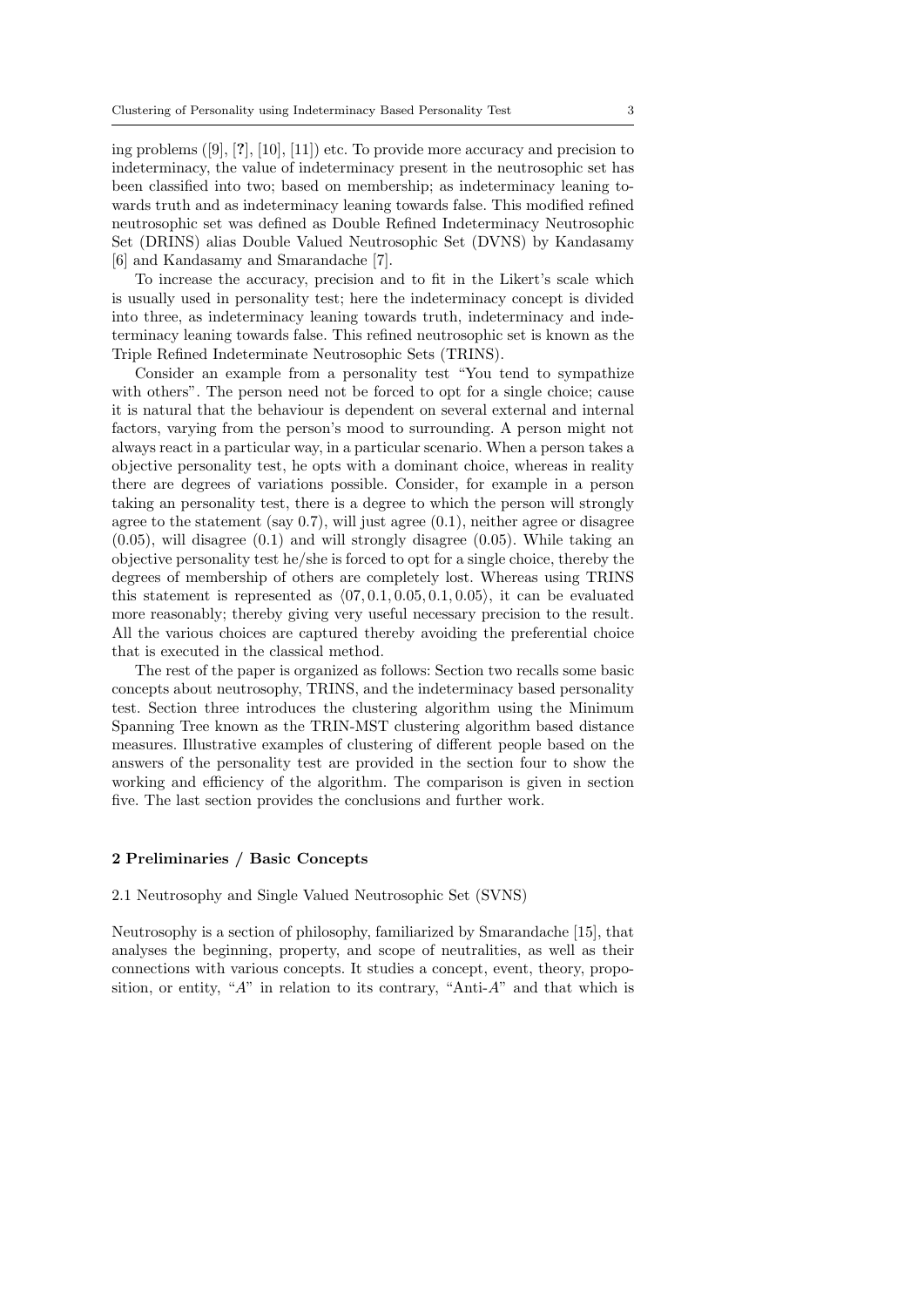not *A*, "Non-*A*", and that which is neither "*A*" nor "Anti-*A*", denoted by "Neut-*A*".

**Definition 1** [15] Let *X* be a space of points (objects), with a generic element in *X* denoted by *x*. A neutrosophic set *A* in *X* is described by a truth  $T_A(x)$ , an indeterminacy  $I_A(x)$ , and a falsity  $F_A(x)$  membership functions. The functions  $T_A(x)$ ,  $I_A(x)$ , and  $F_A(x)$  are nonstandard or real standard subsets of  $]$ <sup>-</sup>0*,* 1<sup>+</sup>[*,* under the rule  $\bar{0}$  ≤  $supT_A(x) + supI_A(x) + supF_A(x)$  ≤ 3<sup>+</sup>.

**Definition 2** [19] Let *X* be a space of points (objects) with generic elements in *X* denoted by *x*. An Single Valued Neutrosophic Set (SVNS) *A* in *X* is characterized by truth  $T_A(x)$ , indeterminacy  $I_A(x)$ , and falsity  $F_A(x)$  membership functions. For each point *x* in *X*, there are  $T_A(x)$ ,  $I_A(x)$ ,  $F_A(x) \in [0,1]$ , and  $0 \leq T_A(x) + I_A(x) + F_A(x) \leq 3$ . Therefore, an SVNS A can be represented by  $A = \{(x, T_A(x), I_A(x), F_A(x)) \mid x \in X\}$ . The following expressions are defined in [19] for SVNSs *A, B*:

 $- A \in B \iff T_A(x) \leq T_B(x), I_A(x) \geq I_B(x), F_A(x) \geq F_B(x) \forall x \text{ in } X.$  $- A = B \iff A \subseteq B$  and  $B \subseteq A$ .  $- A^{c} = \{ \langle x, F_{A}(x), 1 - I_{A}(x), T_{A}(x) \rangle | x \in X \}.$ 

The refined neutrosophic logic defined by [16] is as follows:

**Definition 3** *T* can be split into several types of truths:  $T_1, T_2, \ldots, T_p$ , and *I* into several types of indeterminacies:  $I_1, I_2, \ldots, I_r$ , and  $F$  into many several of falsities:  $F_1, F_2, \ldots, F_s$ , where all  $p, r, s \ge 1$  are integers, and  $p + r + s = n$ . In the same way, but all subcomponents  $T_j$ ,  $I_k$ ,  $F_l$  are not symbols, but subsets of  $[0, 1], \forall j \in \{1, 2, \ldots, p\}, k \in \{1, 2, \ldots, r\}, l \in \{1, 2, \ldots, s\}.$ 

#### 2.2 Triple Refined Indeterminacy Neutrosophic Set (TRINS)

In TRINS, the indeterminacy concept is divided into three memberships, as indeterminacy leaning towards truth, indeterminacy and indeterminacy leaning towards false. This division aids in increasing the accuracy and precision of the indeterminacy and to fit in the Likert's scale which is usually used in personality test. This refined neturosophic set is defined as the Triple Refined Indeterminate Neutrosophic Sets (TRINS) [8].

**Definition 4** Let *X* be a space of points (objects) with generic elements in *X* denoted by *x*. A Triple Refined Indeterminate Neutrosophic Set (TRINS) *A* in *X* is characterized by truth  $T_A(x)$ , indeterminacy leaning towards truth  $I_{TA}(x)$ , indeterminacy  $I_A(x)$ , indeterminacy leaning towards falsity  $I_{FA}(x)$ , and falsity  $F_A(x)$  membership functions. Each membership function has a weight  $w_m \in [0, 5]$  associated with it. For each  $x \in X$ , there are

$$
T_A(x), I_{TA}(x), I_{FA}(x), I_{FA}(x), F_A(x) \in [0, 1],
$$
  

$$
w_T^m(T_A(x)), w_{I_T}^m(I_{TA}(x)), w_T^m(I_A(x)), w_{I_F}^m(I_{FA}(x)), w_F^m(I_A(x)) \in [0, 5],
$$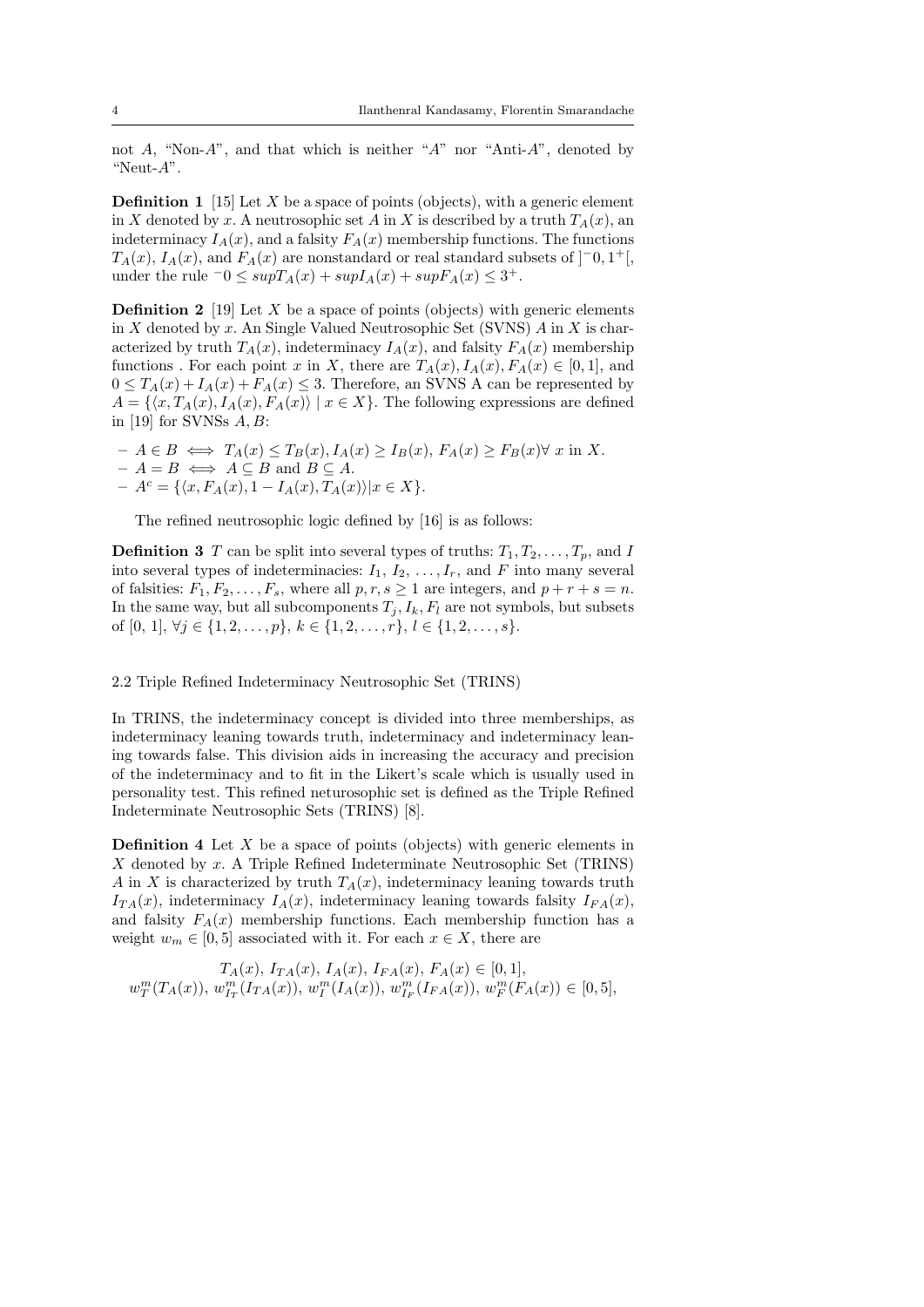and  $0 \leq T_A(x) + I_{TA}(x) + I_A(x) + I_{FA}(x) + F_A(x) \leq 5$ . Therefore, a TRINS *A* can be represented by

$$
A = \{ \langle x, T_A(x), I_{TA}(x), I_A(x), I_{FA}(x), F_A(x) \rangle \mid x \in X \}.
$$

The generalized Triple Refined Indeterminate Neutrosophic (TRIN) weight is defined as follows:

$$
w^{m}(A) = \{ \sum_{i=1}^{n} \{ w_{T}^{m}(T_{A}(x_{i})) + w_{I_{T}}^{m}(I_{TA}(x_{i})) + w_{I}^{m}(I_{A}(x_{i})) + w_{I_{F}}^{m}(I_{FA}(x_{i})) + w_{F}^{m}(I_{FA}(x_{i})) \}
$$
\n
$$
(1)
$$

*Example 1* Let  $X = [x_1, x_2]$  where  $x_1$  is question 1 (makes a list / relies on memory) and  $x_2$  is question 2 (Sceptical/wants to believe) from Table 1. The values of  $x_1$  and  $x_2$  are in [0,1] and when the weight of the membership is applied the values of  $w_m(x_1)$  and  $w_m(x_2)$  are in [1, 5]. This is obtained from the questionnaire of the user.

Consider question 1, instead of a forced single choice; their option for question 1 would be a degree of "make list", a degree of indeterminacy choice towards "make list" , a degree of uncertain and indeterminate combination of making list and depending on memory, an degree of indeterminate choice more of replying on memory, and a degree of "relying on memory".

*A* is a TRINS of *X* defined by

$$
A = \langle 0.0, 0.4, 0.1, 0.0, 0.5 \rangle / x_1 + \langle 0.5, 0.1, 0.1, 0.1, 0.2 \rangle / x_2.
$$

The associated membership weights are  $w_T^m = 1$ ,  $w_{I_T}^m = 2$ ,  $w_I^m = 3$ ,  $w_{I_F}^m =$ 4,  $w_F^m = 5$ . Then the weighted TRINS  $w_T^m(T_A(x))$ ,  $w_{T_T}^m(I_{TA}(x))$ ,  $w_I^m(I_A(x))$ ,  $w_{I_F}^m(I_{FA}(x)), w_F^m(F_A(x)) \in [0, 5]$ , will be

$$
A = \langle 0.0, 0.8, 0.3, 0.0, 1.5 \rangle / x_1 + \langle 0.5, 0.2, 0.3, 0.4, 1.0 \rangle / x_2.
$$

All set theoretic operators like commutativity, associativity, distributivity, idempotency, absorption and the DeMorgan's Laws were defined over TRINs [8].

#### 2.3 Indeterminacy based Personality test

There are several types of personality tests, the most common type is the objective personality tests. The most famously used personality test is the Myers-Briggs Type Indicator test.The Open Extended Jungian Type Scales (OEJTS) test [4] is an open source alternative to the Myers Briggs type indicator test based on which the indeterminacy based personality test was constructed.

The dichotomies used in [4] are

1. Introversion (I) vs. Extroversion (E); sometimes is described as a persons orientation, they either orient within themselves or to the outside world. Other times the focus is put more openly on social communication and interactions, with some stating that social activities and interactions tires introverts whereas it increases the energy level of extroverts.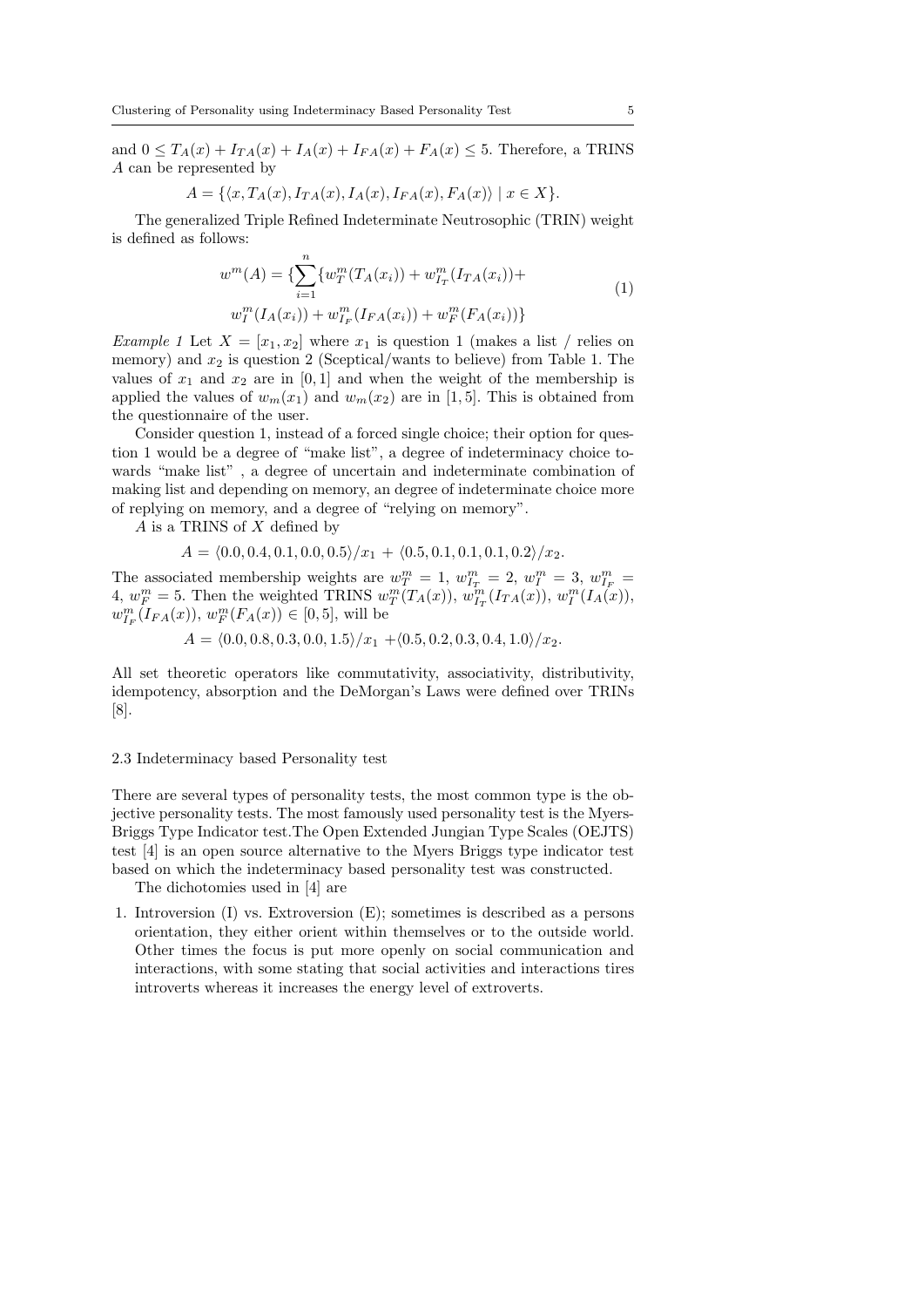|                    |                       | Scale weight<br>2 3 4 5 |                          |
|--------------------|-----------------------|-------------------------|--------------------------|
|                    |                       |                         |                          |
| $\,_{1}$           | makes lists           |                         | relies on memory         |
| $\scriptstyle Q_2$ | sceptical             |                         | wants to believe         |
| $Q_3$              | bored by time alone   |                         | needs time alone         |
| $Q_7$              | energetic             |                         | mellow                   |
| $Q_{11}$           | works best in groups  |                         | works best alone         |
| $Q_{15}$           | worn out by parties   |                         | gets fired up by parties |
| $Q_{19}$           | talks more            |                         | listens more             |
| $Q_{23}$           | stays at home         |                         | goes out on the town     |
| $Q_{27}$           | finds it difficult to |                         | yelling to others        |
|                    | yell very loudly      |                         | comes naturally          |
| 231                | perform in public     |                         | avoids public speaking   |

**Table 1** Sample Questionnaire of the Indeterminacy based Personality Test

- 2. Sensing (S) vs. Intuition (N); how a person takes in information. Sensors generally focus on the five senses while intuitives focus on possibilities.
- 3. Feeling (F) vs. Thinking (T); is based on what a person uses to take their decisions: whether it is interpersonal considerations or through dispassionate logic.
- 4. Judging (J) vs. Perceiving (P); was a dichotomy added by Myers and Briggs to choose between the  $2^{nd}$  and  $3^{rd}$  pair of functions. Individuals who desire a organized lifestyle are supposed to use their judging functions (thinking and feeling) while individuals who prefer a flexible lifestyle use their sensing functions (intuition and sensing).

The indeterminacy based personality test (based on OEJTS) evaluates four scales. A sample questionnaire of the indeterminacy based personality test using TRINS will be as given in Table 1.

The user is expected to fill the degree accordingly.

*Example 2* Consider question 19, the different options would be

- 1. a degree of "talks more",
- 2. a degree of indeterminacy choice towards talking more,
- 3. a degree of uncertain and indeterminate combination of talking more and listening more,
- 4. a degree of indeterminate choice more of listening, and
- 5. a degree of "listens more".

Suppose the user thinks and marks a degree of "talks more" is 0.0, a degree of indeterminate choice towards "talks more" is 0.4 , a degree of uncertain and indeterminate combination of talking and listening is 0.1, an degree of indeterminate choice more of listening 0.3, and a degree of "listens more" is 0.2.

*A* is a TRINS of  $Q = \{q_1\}$  defined by

$$
A = \langle 0.0, 0.4, 0.1, 0.3, 0.2 \rangle / q_1.
$$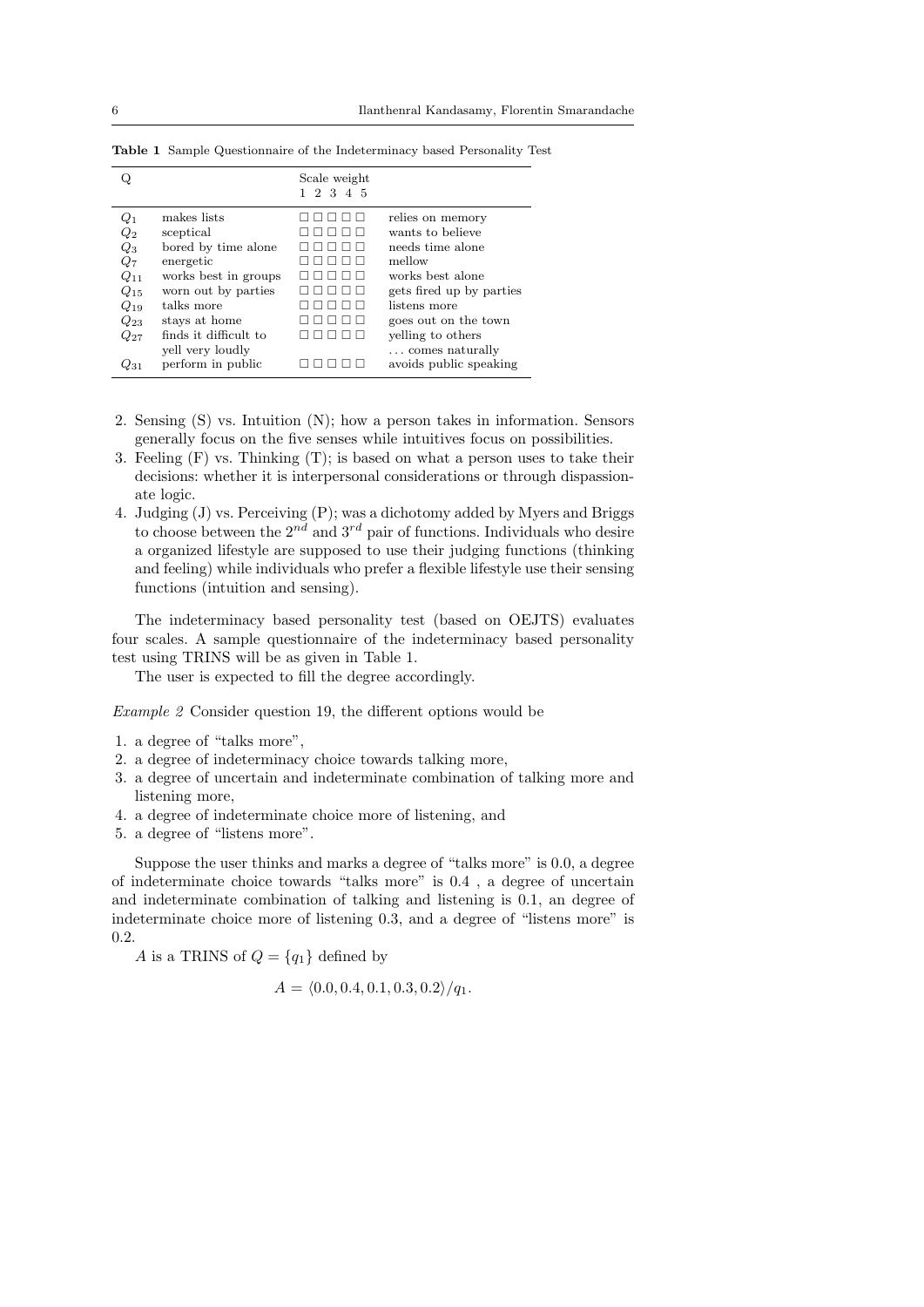| Aspect                                                                           | <b>TRINS</b>                   | Question Grouping                                                                                                                                                                                                                                                                                   |
|----------------------------------------------------------------------------------|--------------------------------|-----------------------------------------------------------------------------------------------------------------------------------------------------------------------------------------------------------------------------------------------------------------------------------------------------|
| Extrovert<br>Introvert<br>Sensing<br>Intuition<br>Feeling<br>Thinking<br>Judging | F,<br>S<br>N<br>F<br>$\cdot$ I | $Q_E = \{Q_{15}, Q_{23}, Q_{27}\}\$<br>$Q_I = \{Q_3, Q_7, Q_{11}, Q_{19}, Q_{31}\}\$<br>$Q_S = \{Q_{24}, Q_{28}\}\$<br>$Q_N = \{Q_4, Q_8, Q_{12}, Q_{16}, Q_{20}, Q_{32}\}\$<br>$Q_F = \{Q_2, Q_{14}, Q_{18}, Q_{26}, Q_{30}\}\$<br>$Q_T = \{Q_6, Q_{10}, Q_{22}\}\$<br>$Q_J = \{Q_{17}, Q_{25}\}\$ |
| Perceiving                                                                       |                                | $Q_P = \{Q_1, Q_5, Q_{13}, Q_{21}, Q_{29}\}\$                                                                                                                                                                                                                                                       |

**Table 2** Grouping of based on"dichotomies" of the Indeterminacy based personality test

When the weight of each membership is applied, the TRINS *A* becomes

$$
A = \langle 0.0, 0.8, 0.3, 1.2, 1.0 \rangle / q_1 ; w(A) = 3.3.
$$

In the general test, a whole number value from 1 to 5 will be obtained, whereas in the indeterminacy based personality test an accurate value is obtained. Thus the accuracy of the test is evident.

Depending on the complete questionnaire with 32 questions the following grouping was done given in Table 2.

The weight of a TRINS *E* is given in Equations 1. The calculation for scoring is as follows:

$$
IE = 30 - w(I) + w(E); SN = 12 - w(S) + w(N);
$$
  
FT = 30 - w(F) + w(T); JP = 18 - w(J) + w(P).

The score results are based on the following rules:

- 1. If IE is greater than 24, extrovert (E), else introvert (I).
- 2. If SN is greater than 24, intuitive (N), else sensing (S).
- 3. If FT is greater than 24, thinking (T), else feeling (F).
- 4. If JP is greater than 24, perceiving (P), else judging (J).

#### **3 TRIN-MST Clustering Algorithm using Distance Measures**

#### 3.1 Distance Measures of TRINS

The distance measures over TRINSs is defined in the following and the related algorithm for determining the distance is given. Consider two TRINSs *A* and *B* in a universe of discourse,  $X = x_l, x_2, \ldots, x_n$ , which are denoted by

$$
A = \{ \langle x_i, T_A(x_i), I_{TA}(x_i), I_A(x_i), I_{FA}(x_i), F_A(x_i) \rangle \mid x_i \in X \}, \text{ and}
$$
  
\n
$$
B = \{ \langle x_i, T_B(x_i), I_{TB}(x_i), I_B(x_i), I_{FB}(x_i), F_B(x_i) \rangle \mid x_i \in X \},
$$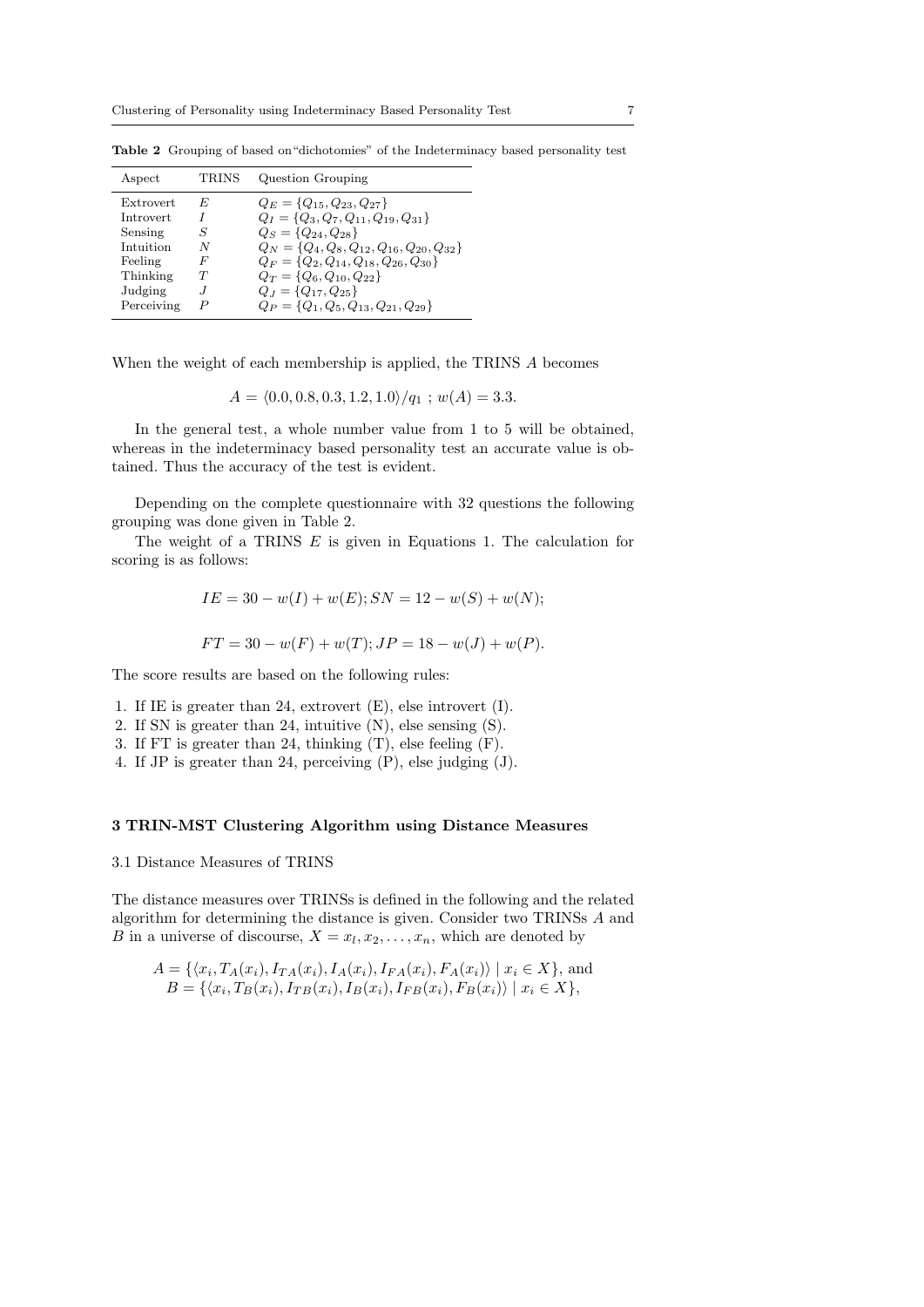where  $T_A(x_i)$ ,  $I_{TA}(x_i)$ ,  $I_A(x_i)$ ,  $I_{FA}(x_i)$ ,  $F_A(x_i)$ ,  $T_B(x_i)$ ,  $I_{TB}(x_i)$ ,  $I_{FB}(x_i)$ ,  $I_{FB}(x_i)$ ,  $F_B(x_i) \in [0,5]$  for every  $x_i \in X$ . Let  $w_i(i = 1,2,\ldots,n)$  be the weight of an element  $x_i(i = 1, 2, ..., n)$ , with  $w_i \ge 0$  ( $i = 1, 2, ..., n$ ) and  $\sum_{i=1}^{n} w_i = 1$ .

Then, the generalized TRIN weighted distance is defined as follows:

$$
d_{\lambda}(A, B) = \left\{ \frac{1}{5} \sum_{i=1}^{n} w_{i} \middle| \left| T_{A}(x_{i}) - T_{B}(x_{i}) \right|^{\lambda} + \left| I_{TA}(x_{i}) - I_{TB}(x_{i}) \right|^{\lambda} + \right\} | I_{A}(x_{i}) - I_{B}(x_{i}) |^{\lambda} + \left| I_{FA}(x_{i}) - I_{FB}(x_{i}) \right|^{\lambda} + \left| F_{A}(x_{i}) - F_{B}(x_{i}) \right|^{\lambda} | \right\}^{1/\lambda}
$$
\n(2)

where  $\lambda > 0$ .

Equation 2 reduces to the TRIN weighted Hamming distance and the TRIN weighted Euclidean distance, when  $\lambda = 1, 2$ , respectively. The TRIN weighted Hamming distance is given as

$$
d_{\lambda}(A, B) = \frac{1}{5} \sum_{i=1}^{n} w_i || T_A(x_i) - T_B(x_i) || + | I_{TA}(x_i) - I_{TB}(x_i) || +
$$
  

$$
| I_A(x_i) - I_B(x_i) || + | I_{FA}(x_i) - I_{FB}(x_i) || + | F_A(x_i) - F_B(x_i) ||
$$
 (3)

where  $\lambda = 1$  in Equation 2.

The TRIN weighted Euclidean distance is given as

$$
d_{\lambda}(A, B) = \left\{ \frac{1}{5} \sum_{i=1}^{n} w_i \left[ |T_A(x_i) - T_B(x_i)|^2 + |I_{TA}(x_i) - I_{TB}(x_i)|^2 + |I_{A}(x_i) - I_{B}(x_i)|^2 + |I_{FA}(x_i) - I_{FB}(x_i)|^2 \right] \right\}^{1/2}
$$
\n
$$
(4)
$$

where  $\lambda = 2$  in Equation 2.

The algorithm to obtain the generalized TRIN weighted distance  $d_{\lambda}(A, B)$ is given in Algorithm 1.

The following proposition is given for the distance measure.

**Proposition 1** *The generalized TRIN weighted distance*  $d_{\lambda}(A, B)$  *for*  $\lambda > 0$ *satisfies the following properties:*

- *1. (Property 1)*  $d_{\lambda}(A, B) \geq 0$ ;
- 2. (Property 2)  $d_{\lambda}(A, B) = 0$  *if and only if*  $A = B$ ;
- *3. (Property 3)*  $d_{\lambda}(A, B) = d_{\lambda}(B, A);$
- *4.* (Property 4) If  $A \subseteq B \subseteq C, C$  is an TRINS in X, then  $d_{\lambda}(A, C) \ge$  $d_{\lambda}(A, B)$  *and*  $d_{\lambda}(A, C) \geq d_{\lambda}(B, C)$ *.*

It can be easily seen that  $d_{\lambda}(A, B)$  satisfies the properties (Property 1) to (Property 4).

The TRIN distance matrix *D* is defined in the following.

**Definition 5** Let  $A_j$  ( $j = 1, 2, ..., m$ ) be a collection of *m* TRINs, then  $D =$  $(d_{ij})_{m \times m}$  is called a TRIN distance matrix, where  $d_{ij} = d_{\lambda}(A_i, A_j)$  is the generalized TRIN distance between  $A_i$  and  $A_j$ , and its properties are as follows: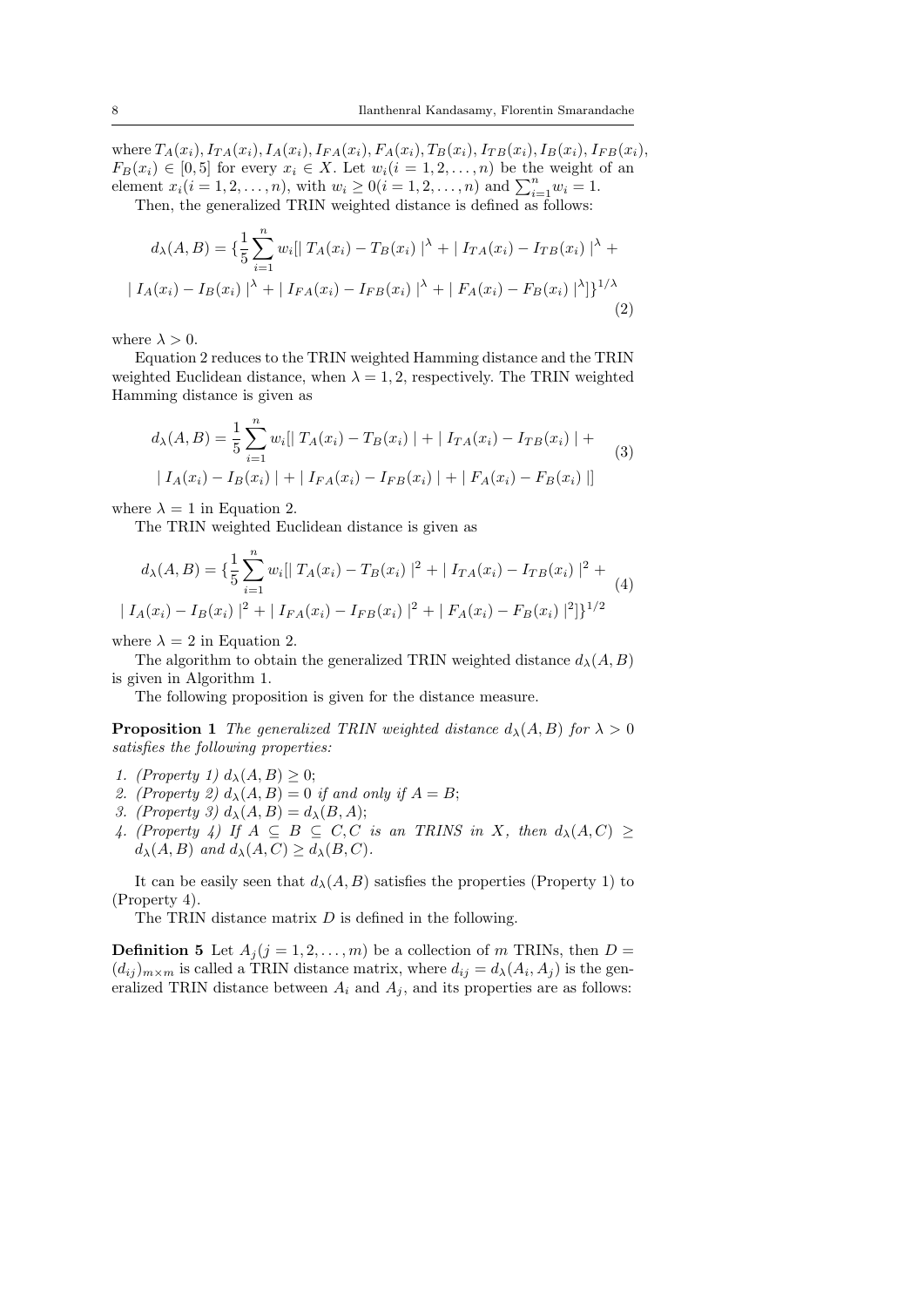**Algorithm 1:** Generalized TRIN weighted distance  $d_{\lambda}(A, B)$ 

 $\mathbf{Input: } X \leftarrow x_l, x_2, \ldots, x_n,$  $A \leftarrow \{ \langle x_i, T_A(x_i), I_{TA}(x_i), I_A(x_i), I_{FA}(x_i), F_A(x_i) \rangle \mid x_i \in X \},$  $B \leftarrow \{ \langle x_i, T_B(x_i), I_{TB}(x_i), I_B(x_i), I_{FB}(x_i), F_A(x_i) \rangle \mid x_i \in X \},$  $w_i (i = 1, 2, \ldots, n)$ **Output**:  $d_{\lambda}(A, B)$ **begin** *dλA, B d<sup>λ</sup> ←* 0 **for**  $i \leftarrow 1, n$  **do**  $d_{\lambda} \leftarrow d_{\lambda} + w_i || T_A(x_i) - T_B(x_i) ||^{\lambda} + || I_{TA}(x_i) - I_{TB}(x_i) ||^{\lambda}$ +  $|I_{A}(x_{i})-I_{B}(x_{i})|^{\lambda}$  +  $|I_{FA}(x_{i})-I_{FB}(x_{i})|^{\lambda}$  +  $|F_{A}(x_{i})-F_{B}(x_{i})|^{\lambda}]$ **end**  $d_{\lambda} \leftarrow d_{\lambda}$  /5  $d_{\lambda} \leftarrow d_{\lambda}^{\{\frac{1}{\lambda}\}}$ *λ* **end**

#### **Algorithm 2:** TRIN weighted distance matrix *D*

```
Input: TVNS A1, ... . . . , Am,
Output: Distance matrix D with elements d_{ij}begin
     for i \leftarrow 1, m do
          for j \leftarrow 1, m do
               if i = j then
                dij ← 0
               else
                \left\{ d_i \leftarrow \{d_\lambda \left( A_i, A_j \right) \}end
     end
end
```
- 1.  $0 \le d_{ij} \le 5$  for all  $i, j = 1, 2, ..., m$ ;
- 2.  $d_{ij} = 0$  if and only if  $A_i = A_j$ ;
- 3.  $d_{ij} = d_{ji}$  for all  $i, j = 1, 2, ..., m$ .

The algorithm to calculate the TRIN weighted distance matrix *D* is given in Algorithm 2.

### 3.2 TRIN-MST Clustering Algorithm

Triple Refined Indeterminate Neutrosophic Minimum Spanning Tree (TRIN-MST) clustering algorithm is proposed as a generalization of the IFMST, SVN-MST and DVN-MST clustering algorithms here.

Consider  $X = \{x_1, x_2, \ldots, x_n\}$  be an attribution space and the weight vector of an element  $x_i(i = 1, 2, ..., n)$  be  $w = \{w_1, w_2, ..., w_n\}$ , where  $w_i \geq 0$  (*i* = 1, 2, ..., *n*) and  $\sum_{i=1}^n w_i = 1$ . Let the *m* samples that need to be clustered be represented as  $A_j$  ( $j = 1, 2, ..., m$ ), as a collection of *m* TRINSs.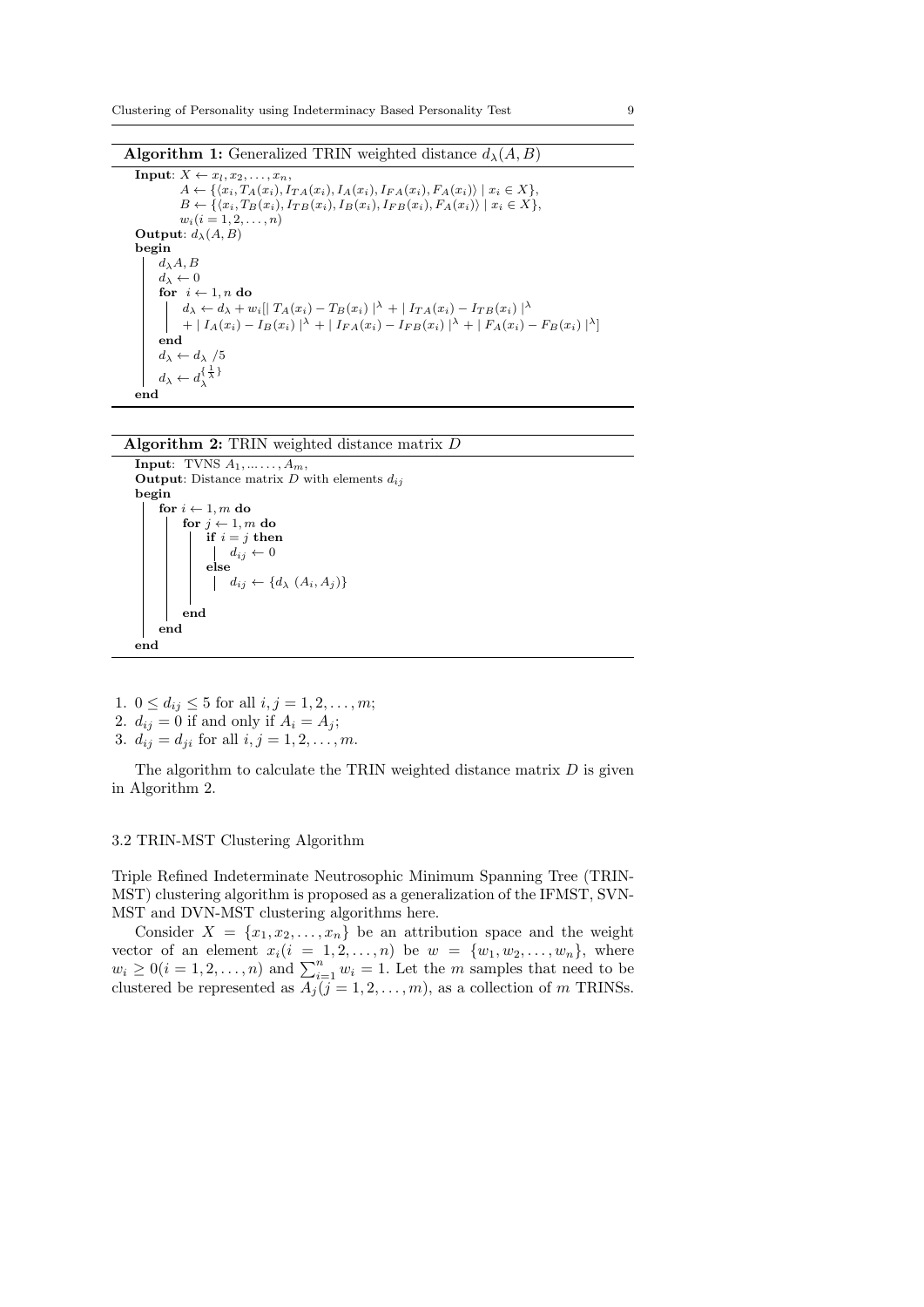It is represented as:  $A_j = \{ (x_i, T_{A_j}(x_j), I_{TA_j}(x_j), I_{A_j}(x_j), I_{FA_j}(x_j), F_{A_j}(x_j)) \mid$  $x_i \in X$ . The Triple Refined Indeterminate Neutrosophic Minimum Spanning Tree (TRIN-MST) clustering algorithm is provided in Algorithm 3, the detailed description is as follows:

**Algorithm 3:** Triple Refined Indeterminate Neutrosophic Minimum Spanning Tree (TRIN-MST) Clustering algorithm

```
Input: D = (d_{ij})_{m \times m}Output: MST S and Clusters
begin
    Step 1: Calculation of distance matrix D(A_1, \ldots, A_m)// Distance matrix D is from Algo 2
    Step 2: Create TRIN graph G(V, E)
    for i \leftarrow 1, m do
       for j \leftarrow 1, m do
           if i := j then
            Draw the edge between Ai and Aj with dij
            end
        end
    end
    Step 3: Compute the MST of G(V, E): // Using Kruskal's algorithm
    Sort all the edges in increasing order of weight in E.
    while No. of edges in subgraph S of G < (V - 1) do
        Select the smallest edge (v_i, v_j).
        Delete (v_i, v_j) from Eif (v_i, v_j) forms a cycle with spanning tree S then
            Discard the edge v_i, v_jelse
         | Include the edge v_i, v_j in S
        end
    end
    S is the MST of G(V, E).
    Step 4: Perform clustering of S
    for i \leftarrow 1, m do
        for j \leftarrow 1, m do
           if d_{ij} \geq r then // r is the threshold
             Disconnect edge
            else
             Edge is not disconnected
            end
        end
    end
    Results in clusters automatically; it is tabulated
end
```
*Step 1*: Calculation of the distance matrix  $D = d_{ij} = d_{\lambda}(A_i, A_j)$  is by using Algorithm 2 and taking  $\lambda = 2$ . The TRIN distance matrix  $D = (d_{ij})_{m \times m}$ obtained is:  $\mathbf{r}$   $\alpha$ 

$$
D = \begin{bmatrix} 0 & d_{12} & \dots & d_{1m} \\ \vdots & \vdots & & \vdots \\ d_{m1} & d_{m2} & \dots & 0 \end{bmatrix}.
$$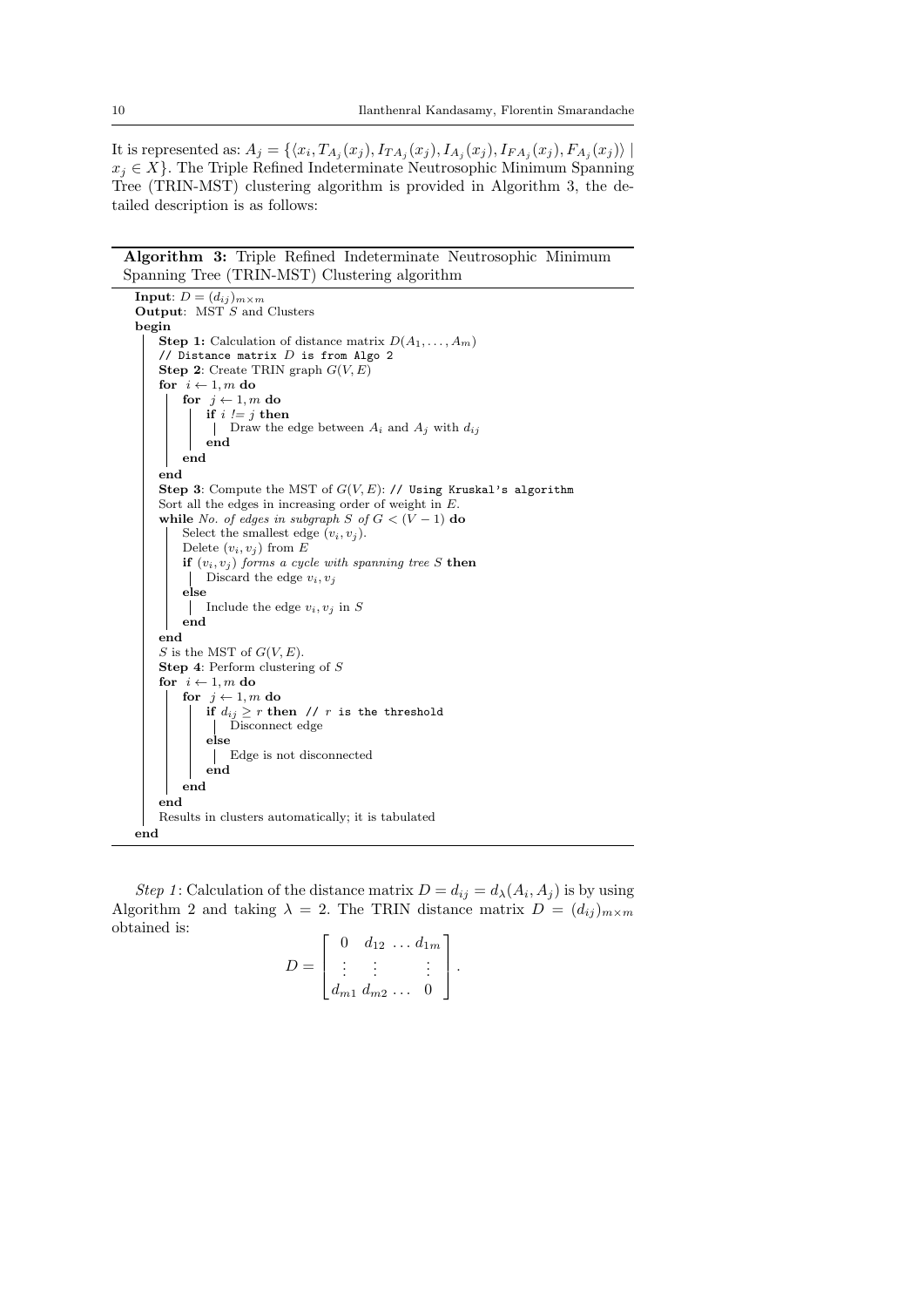*Step 2*: The TRIN graph  $G(V, E)$  where every edge between  $A_i$  and  $A_j(i, j =$ 1, 2, . . . , *m*) is assigned the TRIN weighted distance  $d_{ij} \in D$ , it represents the dissimilarity degree between the samples  $A_i$  and  $A_j$ .

*Step 3* : Construct the MST of *G*(*V, E*).

- 1. In increasing order of weight of edges of  $G(V, E)$  the sorting is done.
- 2. Take an empty subgraph *S* of *G*(*V, E*) and select the smallest weighted edge *e*.
- 3. The smallest edge *e* is added to *S* and deleted from the sorted list.
- 4. The next smallest edge is selected and if no cycle is formed in *S* it is added to *S* and deleted from the list.
- 5. The process (iv) is repeated until the subgraph *S* has  $(m-1)$  edges.

Thus, the MST of the TRIN graph  $G(V, E)$  is obtained.

*Step 4* : Select a threshold *r* and disconnect all the edges of the MST with weights greater than *r* to obtain a certain number of clusters, list it as a table.

The clustering results induced by the subtrees do not depend on some particular MST [25], [27].

#### **4 Illustrative Examples**

To demonstrate the effectiveness of the proposed TRIN-MST clustering algorithm in the real world applications, a descriptive example is presented. The results of the indeterminacy based personality test conducted for eight different people which are represented by TRINs is clustered using the TRIN-MST clustering algorithm.

*Example 3* The answers of the indeterminacy based personality test of eight different people  $P_j$  ( $j = 1, 2, ..., 8$ ) is taken for clustering. Six evaluation questions  $(Q_7, Q_{11}, Q_{15}, Q_{19}, Q_{23}, Q_{27})$  were used for each person, given in Table 1. For the evaluation purpose, only questions related to the Extroversion (E) vs. Introversion (I) dichotomy has been considered. The questionnaire has been altered according so as to enable the using of distance measures.

The answers of the eight people  $P_j$  ( $j = 1, 2, ..., 8$ ) represented using TRIN is as follows: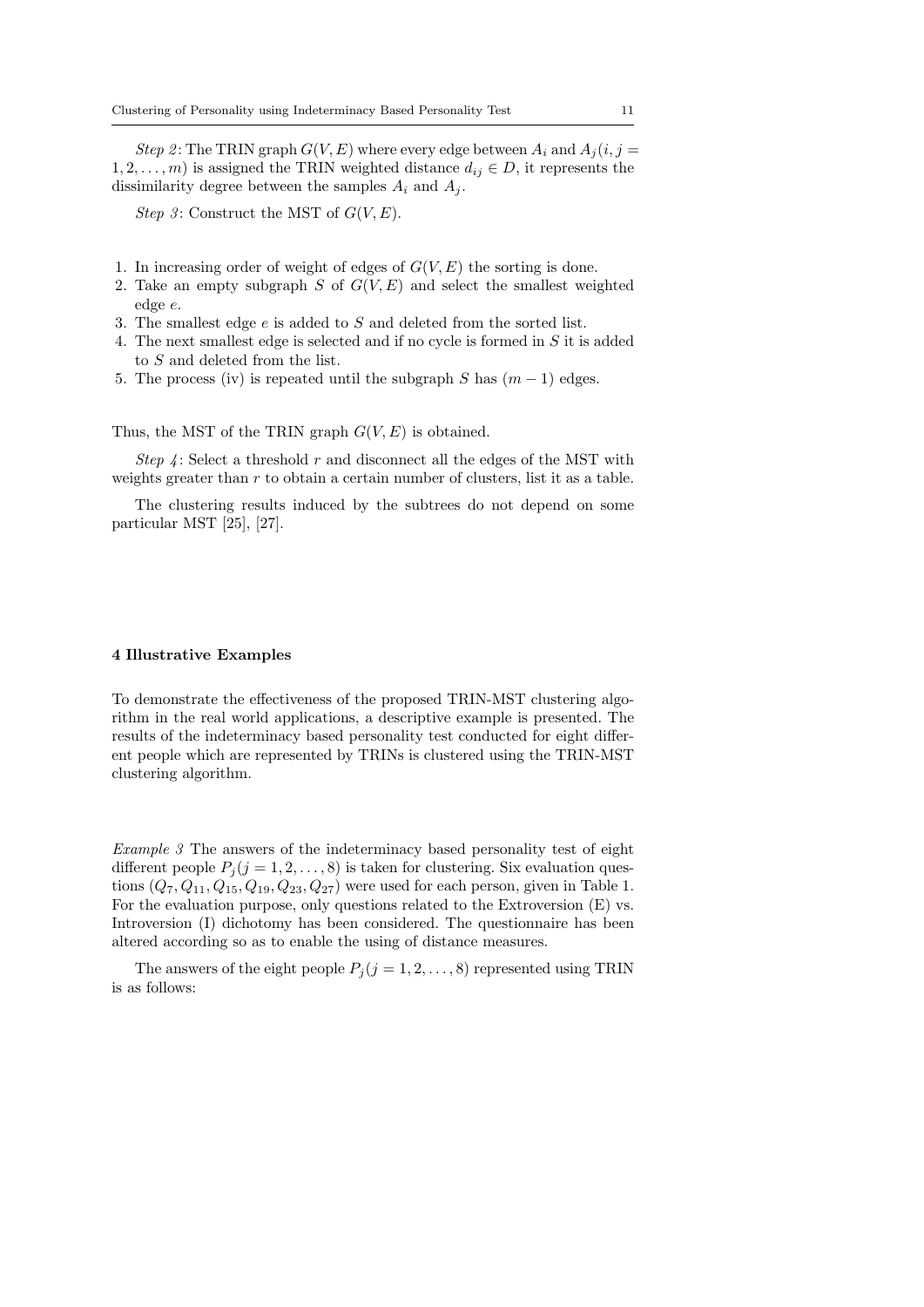$$
P_1 = \{ \langle x_1, 0.9, .02, .05, 0.03, 0.0 \rangle, \langle x_2, 0.8, 0.1, .05, .05, 0.0 \rangle, \\ \langle x_3, 0.7, 0.1, 0.1, 0.0, 0.1 \rangle, \langle x_4, 0.8, 0.0, 0.0, 0.1, 0.1 \rangle, \\ \langle x_5, 0.75, 0.05, 0.1, 0.1, 0.0 \rangle, \langle x_6, 0.8, 0.1, 0.05, 0.0, 0.05 \rangle \},
$$
  
\n
$$
P_2 = \{ \langle x_1, 0.8, 0.15, 0.0, 0.0, 0.05 \rangle, \langle x_2, 0.7, 0.2, 0.1, 0.0, 0.0 \rangle, \\ \langle x_3, 0.75, 0.05, 0.1, 0.0, 0.0 \rangle, \langle x_4, 0.7, 0.2, 0.0, 0.0, 0.1 \rangle, \\ \langle x_5, 0.8, 0.1, 0.1, 0.0, 0.0 \rangle, \langle x_6, 0.6, 0.3, 0.1, 0.0, 0.0 \rangle \},
$$
  
\n
$$
P_3 = \{ \langle x_1, 0.5, 0.2, 0.1, 0.1, 0.1 \rangle, \langle x_2, 0.6, 0.2, 0.1, 0.05, 0.05 \rangle, \\ \langle x_3, 0.5, 0.3, 0.05, 0.05, 0.1 \rangle, \langle x_4, 0.75, 0.1, 0.05, 0.1, 0.0 \rangle, \\ \langle x_5, 0.5, 0.3, 0.05, 0.05, 0.1 \rangle, \langle x_6, 0.6, 0.2, 0.1, 0.05, 0.1 \rangle, \\ \langle x_5, 0.5, 0.1, 0.3, 0.0, 0.1 \rangle, \langle x_6, 0.6, 0.2, 0.0, 0.0, 0.2 \rangle \},
$$
  
\n
$$
P_4 = \{ \langle x_1, 0.0, 0.1
$$

The weight vector is taken uniformly for the attribute  $x_i(i = 1, 2, \ldots, 6)$ is given by  $w = (0.167, 0.167, 0.167, 0.167, 0.167, 0.167)^T$ . The TRIN-MST clustering algorithm provided in Algorithm 3 is used to group the eight people of  $P_j$  ( $j = 1, 2, ..., 8$ ) into clusters. In this sample  $P_1$  and  $P_2$  are extroverts and *P*<sup>4</sup> and *P*<sup>8</sup> are introverts according to the indeterminacy based personality test results.

The stepwise working of the TRIN-MST clustering algorithm is as follows:

*Step 1*: The distance matrix  $D = d_{ij} = d_{\lambda}(P_i, P_j)$  is calculated by using Algorithm 2 (taking  $\lambda = 2$ ). The TRIN distance matrix  $D = (d_{ij})_{m \times m}$  is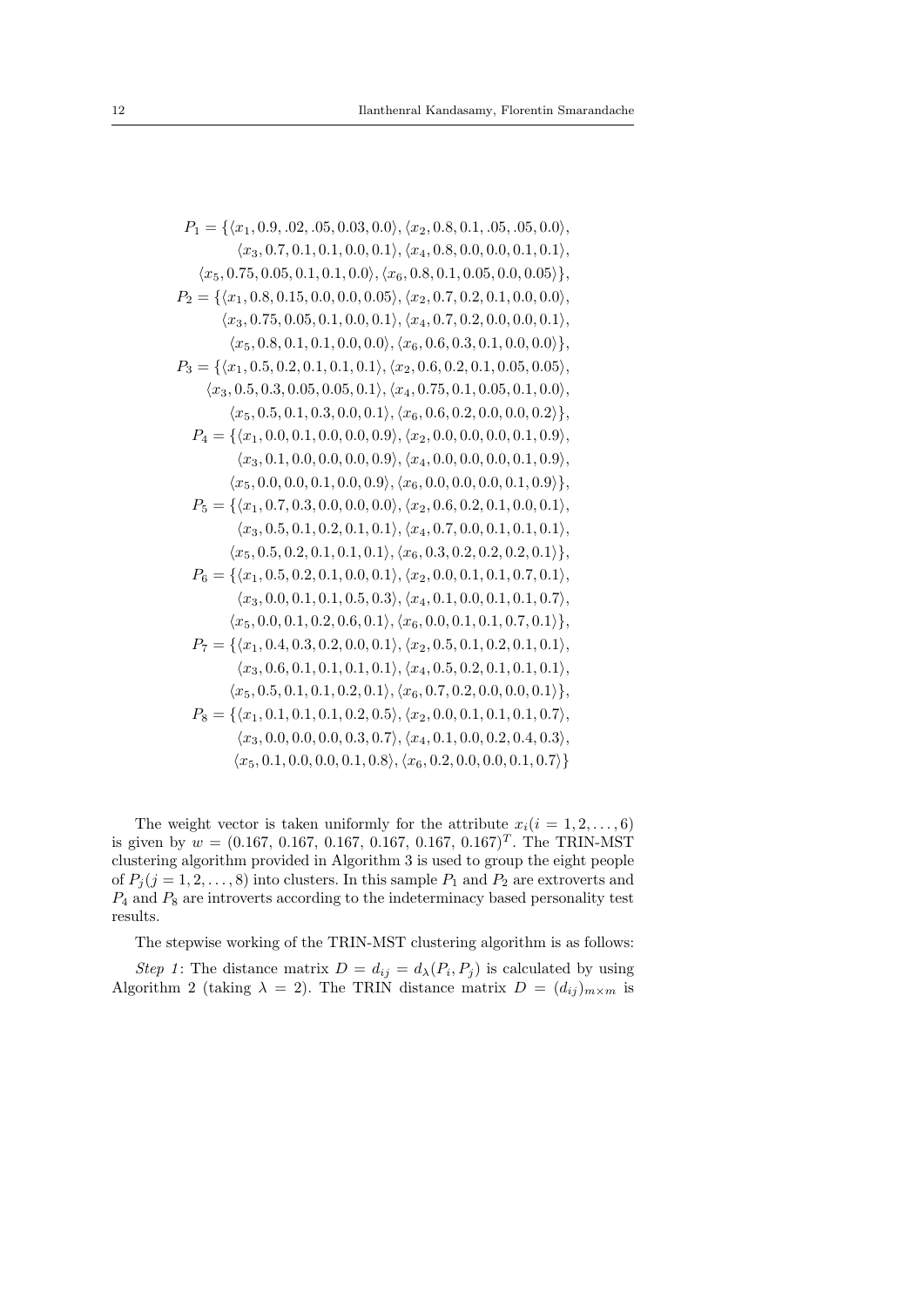

**Fig. 1** TRIN-MST *S* of graph *G*

obtained as follows:

```
D =\sqrt{ }

      \overline{1}0 0.0860 0.1384 0.5214 0.1512 0.4035 0.1588 0.4305
        0.086 0 0.1284 0.507 0.1263 0.3938 0.139 0.4213
        0.1384 0.1284 0 0.4534 0.1175 0.3539 0.1024 0.3536
        0.5214 0.507 0.4534 0 0.453 0.3944 0.4394 0.186
        0.1512 0.1263 0.1175 0.453 0 0.3155 0.134 0.3558
        0.4035 0.3938 0.3539 0.3944 0.3155 0 0.3258 0.3238
       0.1588 0.139 0.1024 0.4394 0.134 0.3258 0 0.3375
       0.4305 0.4213 0.3536 0.186 0.3558 0.3238 0.3375 0
                                                                          1
                                                                          \overline{1}\overline{1}\overline{1}\overline{1}\overline{1}\overline{1}\overline{1}\perp\mathbf{I}\overline{1}\overline{1}
```
*Step 2*: The TRIN graph  $G(V, E)$  where every edge between  $P_i$  and  $P_j(i, j =$  $1, 2, \ldots, 8$  is assigned the TRIN weighted distance  $d_{ij}$ . An element  $d_{ij}$  of the TRIN distance matrix  $D = (d_{ij})_{m \times m}$ , represents the dissimilarity degree between the samples  $P_i$  and  $P_j$ .

*Step 3*: Construction of the MST of the TRIN graph  $G(V, E)$ , is done as follows:

- 1. The distances of edges of *G* sorted in increasing order by weights is:  $d_{12} \leq$  $d_{37} \leq d_{35} \leq d_{25} \leq d_{23} \leq d_{57} \leq d_{72} \leq d_{51} \leq d_{71} \leq d_{84} \leq d_{65} \leq d_{68} \leq d_{67} \leq$  $d_{87} \leq d_{83} \leq d_{63} \leq d_{86} \leq d_{62} \leq d_{64}.$
- 2. An empty subgraph *S* of *G* is taken and the edge *e* with the smallest weight to *S* is added, if the end points of *e* are disconnected in S. Here the smallest edge is between  $P_1$  and  $P_2$ ;  $d_{12} = 0.086$ , it is added to *S* and deleted from the sorted list.
- 3. The next smallest edge is selected from *G* and if no cycle is formed in *S* it is deleted from the list and added to *S*.
- 4. Process (4) is repeated until the subgraph *S* has (7 *−* 1) edges or spans eight nodes.

The MST of the TRIN graph *G*(*V, E*) is obtained, it is illustrated in Figure 1. *Step 4* : A threshold  $r$  is selected and all the edges of the MST with weights greater than *r* are disconnected to obtain a certain number of subtrees (clusters), as listed in Table 3.

*.*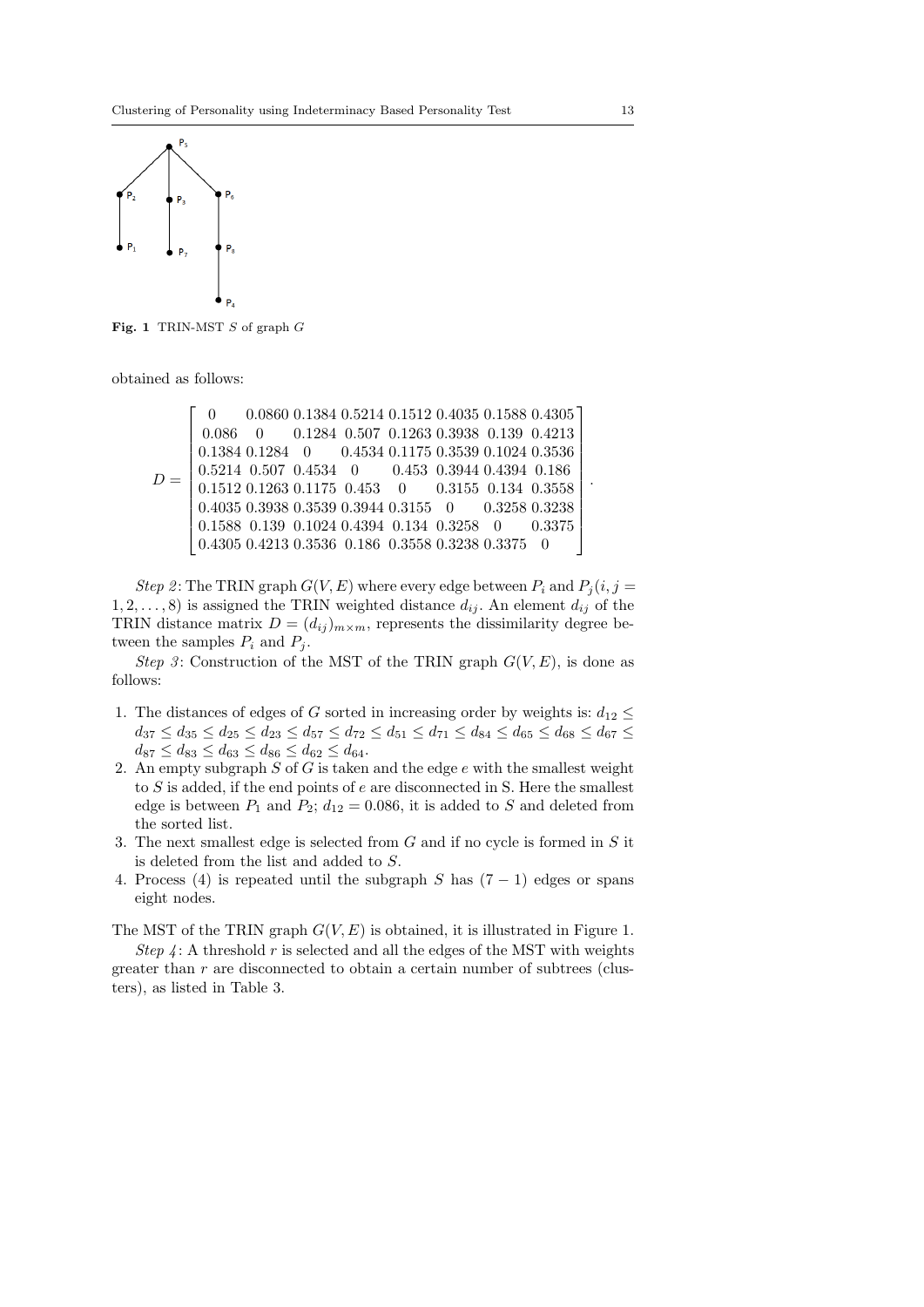**Table 3** Clustering results of the eight different people personality using TRIN-MST clustering algorithm

| Threshold $r$                                                                                                                                                                      | Corresponding clustering result                                                                                                                                                                                                                                                                                                                                                                                                                                                                                      |
|------------------------------------------------------------------------------------------------------------------------------------------------------------------------------------|----------------------------------------------------------------------------------------------------------------------------------------------------------------------------------------------------------------------------------------------------------------------------------------------------------------------------------------------------------------------------------------------------------------------------------------------------------------------------------------------------------------------|
| $r = d_{68} = 0.3238$<br>$r = d_{56} = 0.3155$<br>$r = d_{84} = 0.186$<br>$r = d_{25} = 0.1263$<br>$r = d_{53} = 0.1175$<br>$r = d_{37} = 0.1024$<br>$r = d_{12} = 0.086$<br>$r=0$ | $\{P_1, P_2, P_3, P_5, P_6, P_7\}, \{P_4, P_8\}$<br>$\{P_1, P_2, P_3, P_5, P_7\}, \{P_4, P_8\}, \{P_6\}$<br>$\{P_1, P_2, P_3, P_5, P_7\}, \{P_4\}, \{P_8\}, \{P_6\}$<br>$\{P_1, P_2\}, \{P_3, P_5, P_7\}, \{P_4\}, \{P_6\}, \{P_8\}$<br>$\{P_1, P_2\}, \{P_3, P_7\}, \{P_4\}, \{P_5\}, \{P_6\}, \{P_8\}$<br>$\{P_1, P_2\}, \{P_3\}, \{P_4\}, \{P_5\}, \{P_6\}, \{P_7\}, \{P_8\}$<br>$\{P_1\}, \{P_2\}, \{P_3\}, \{P_4\}, \{P_6, P_5\}, \{P_7\}, \{P_8\}$<br>${P_1}, {P_2}, {P_3}, {P_4}, {P_5}, {P_6}, {P_7}, {P_8}$ |



**Fig. 2** Clusters of *S* for threshold  $r = 0.3238$ 

Consider taking the threshold as  $r = 0.3238$ , then the clusters that are formed are  $\{P_1, P_2, P_3, P_5, P_6, P_7\}$  and  $\{P_4, P_8\}$ . The resulting clusters are shown in Figure 2.

The results of the clustering algorithm clearly shows when the threshold  $r$  is 0.3238 the clusters are of Extroversion (E) vs. Introversion (I), it is seen that  $P_4$  and  $P_8$  are introverts and the rest are extroverts.

#### **5 Comparison**

The existing classic personality test forces the test taker to select only one option and it is mostly what the user thinks he/she does often. The other options are lost to the test taker. It fails to capture the complete picture realistically. The dominant choice is selected, the selection might have very small margin. In such cases the accuracy of the test fails. Whereas when the indeterminacy based personality test is considered, it provides five different options to the test taker using TRINS for representing the choice. It is important to understand why TRINS is the best mechanism for this kind of personality test. TRINS is an instance of a neutrosophic set, which approaches the problem more logically with accuracy and precision to represent the existing uncertainty, imprecise, incomplete, and inconsistent information. It has the additional feature of being able to describe with more sensitivity the indeterminate and inconsistent information. TRINS alone can give scope for a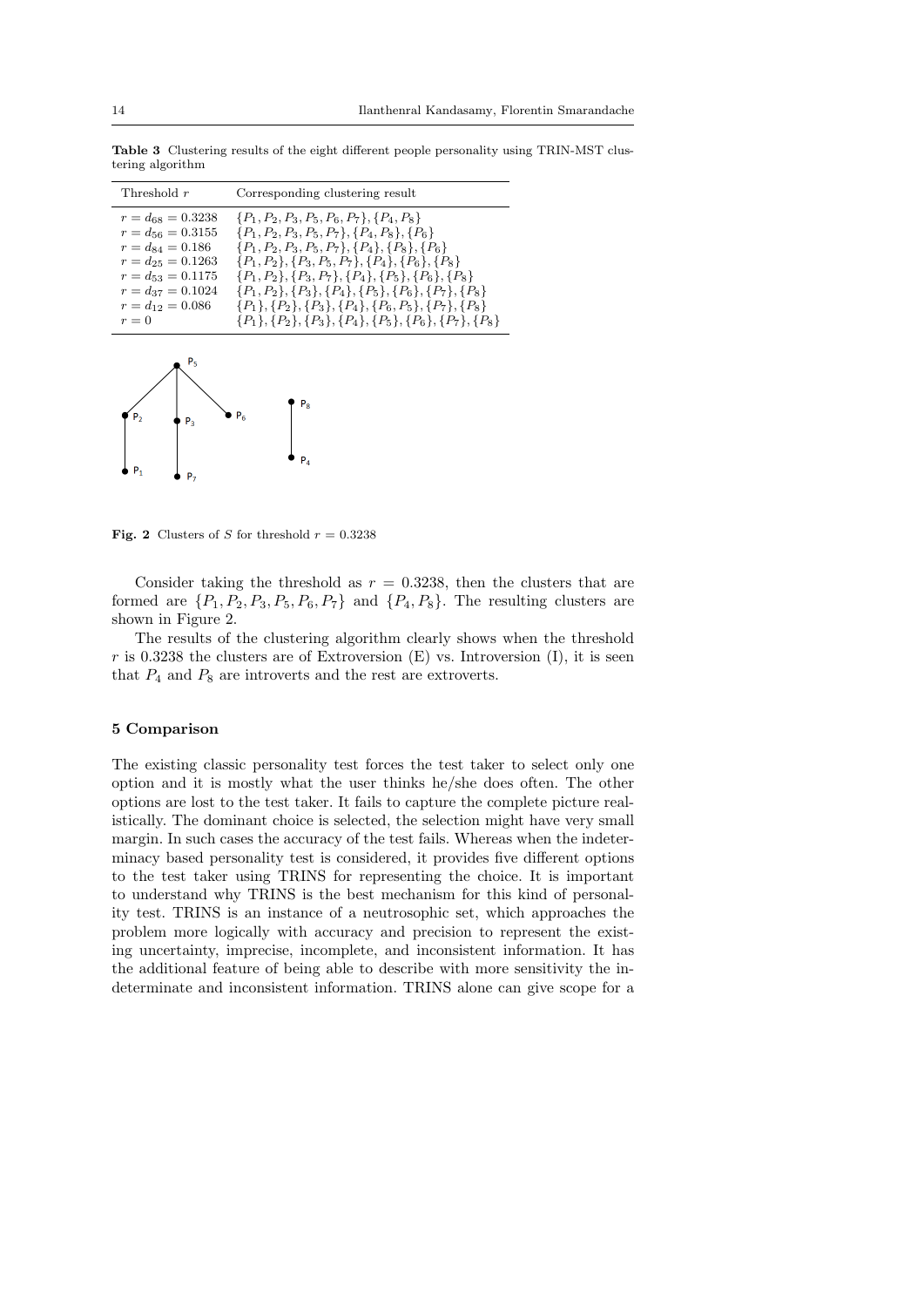person to express accurately the exact realistic choices instead of opting for a dominant choice. While, the SVNS, fuzzy set and intuitionistic fuzzy set fail to describe the existing indeterminacy this accurately. The clustering of the personality using the TRIN-MST clustering algorithm is capable of clustering people according to their personality with more accuracy and precision.

## **6 Conclusions**

The user of any objective personality test (MBTI or OEJTS) is forced to select only one option which is generally the most dominant choice/option. The other options and their related influence are totally lost. Indeterminacy based personality test which gives the user the freedom to select and give weightage to every option was used to provide better accurate and realistic results. There is no forced option/selection done here. This test is better than the existing personality test since this test captures the indeterminate and inconsistent information from the user.

In this paper, the Triple Refined Indeterminate Neutrosophic Set Minimum Spanning Tree (TRIN-MST) clustering algorithm to cluster TRINS information was proposed. An illustrative example of clustering using the TRIN-MST clustering algorithm of the indeterminacy based personality test results of eight people was carried out. Similar personalities were clustered together, the clusters of extroverts and introverts was clearly seen in the illustration provided.

#### **References**

- 1. Atanassov, K., Gargov, G.: Interval valued intuitionistic fuzzy sets. Fuzzy sets and systems **31**(3), 343–349 (1989)
- 2. Atanassov, K.T.: Intuitionistic fuzzy sets. Fuzzy sets and Systems **20**(1), 87–96 (1986)
- 3. Cheng, H.D., Guo, Y.: A new neutrosophic approach to image thresholding. New Mathematics and Natural Computation **4**(03), 291–308 (2008)
- 4. Jorgenson, E.: Development of the open extended jungian type scales 1.2. Creative Commons Attribution NonCommercial-Share Alike 4.0 International License pp. 1–13 (2015)
- 5. Jung, C.G.: Psychological types. Routledge (2014)
- 6. Kandasamy, I.: Double-valued neutrosophic sets, their minimum spanning trees, and clustering algorithm (2016). Accepted for publication in Journal of Intelligent Systems
- 7. Kandasamy, I., Smarandache: Multicriteria decision making using double refined indeterminacy neutrosophic cross entropy and indeterminacy based cross entropy. Applied Mechanics and Materials **859**, 129–143 (2016)
- 8. Kandasamy, I., Smarandache: Triple refined indeterminate neutrosophic sets for personality classification (2016). Accepted for IEEE Symposium Series on Computational Intelligence 2016
- 9. Liu, P., Chu, Y., Li, Y., Chen, Y.: Some generalized neutrosophic number hamacher aggregation operators and their application to group decision making. International Journal of Fuzzy Systems **16**(2), 242–255 (2014)
- 10. Liu, P., Shi, L.: The generalized hybrid weighted average operator based on interval neutrosophic hesitant set and its application to multiple attribute decision making. Neural Computing and Applications **26**(2), 457–471 (2015)